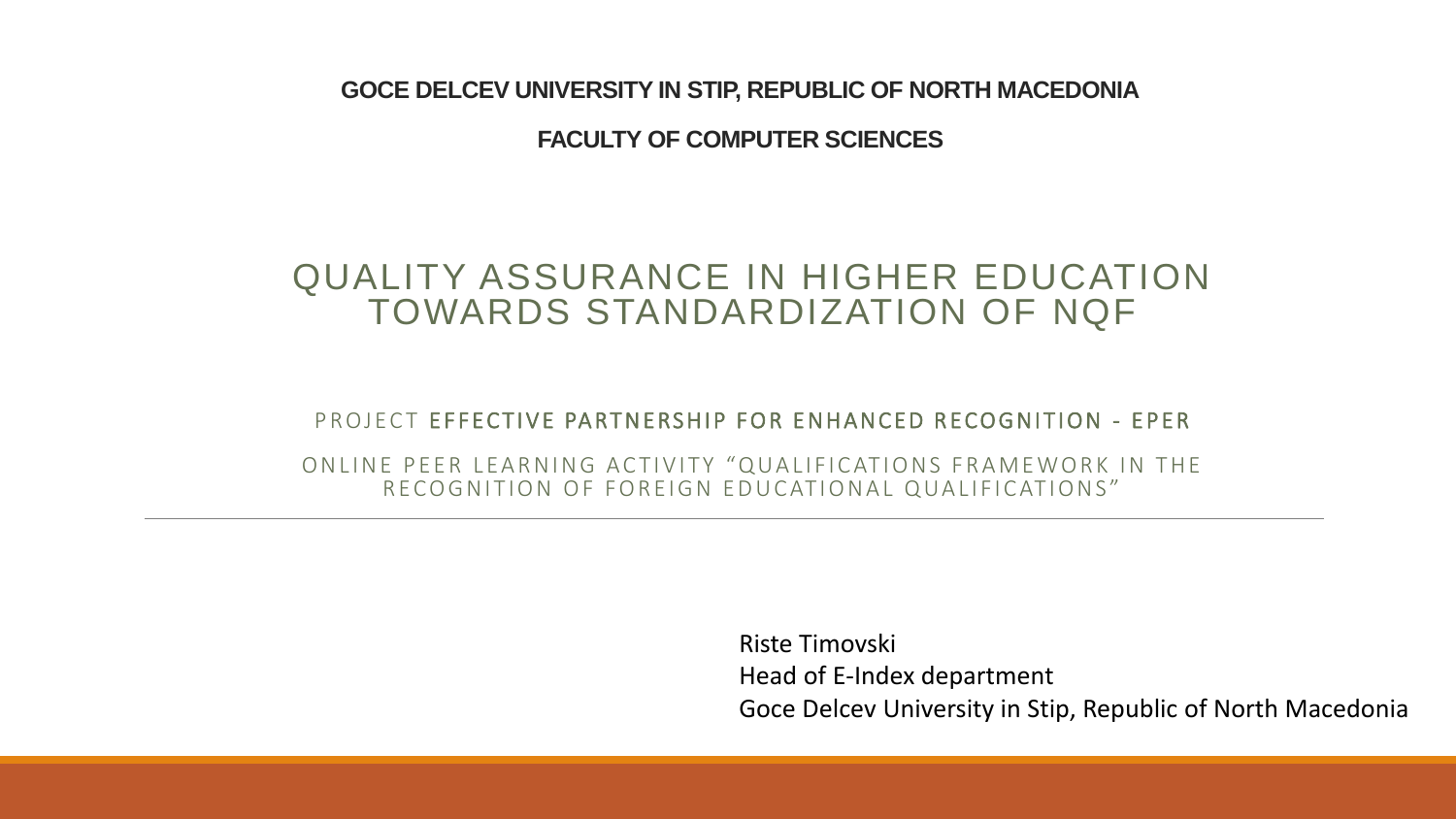## Introduction

Higher education is the main determination factor regarding the individual status in the society in terms of social, economical, professional and industrial achievement and position.

There are a lot of public and private higher education institutions

Increased competitiveness

Higher education as a service

Higher education as a commodity - we produce educated people (staff)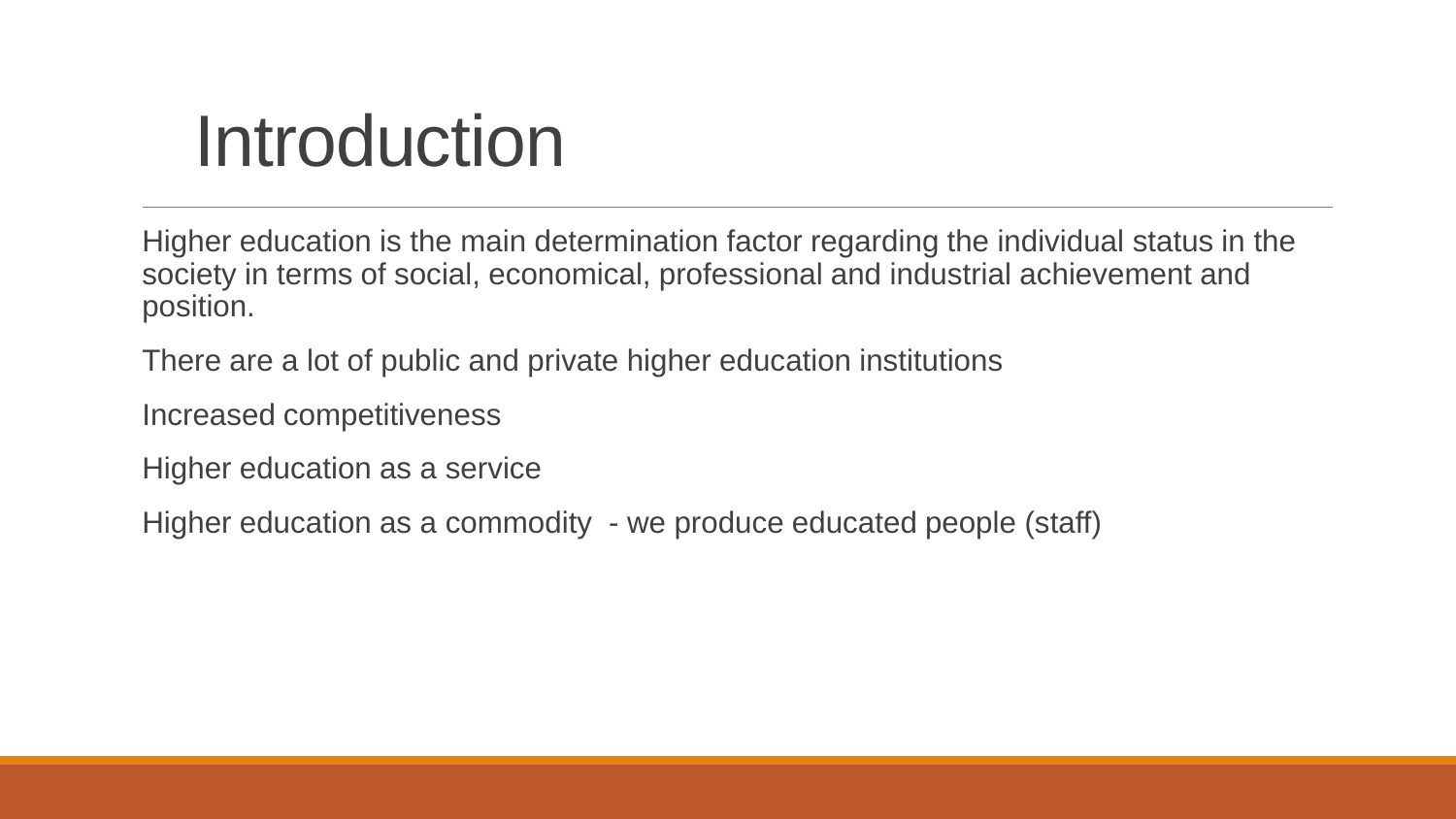# Introduction (2)

It is essential to increase quality towards making Universities:

- More attractive to the prospective students;
- Producing bigger value in terms of educated people / staff that will easily be recognized from the academic environment and labor market
- Producing quality output that will be recognized easily through the process of migration of knowledge in domestic or foreign countries

Universities and national education systems need improvement of the **Education value,**  that depends on several factors that define the quality:

- Resources available
- Essential interests of all the stakeholders, during and post educational process
- KPI indicators regarding the stakeholders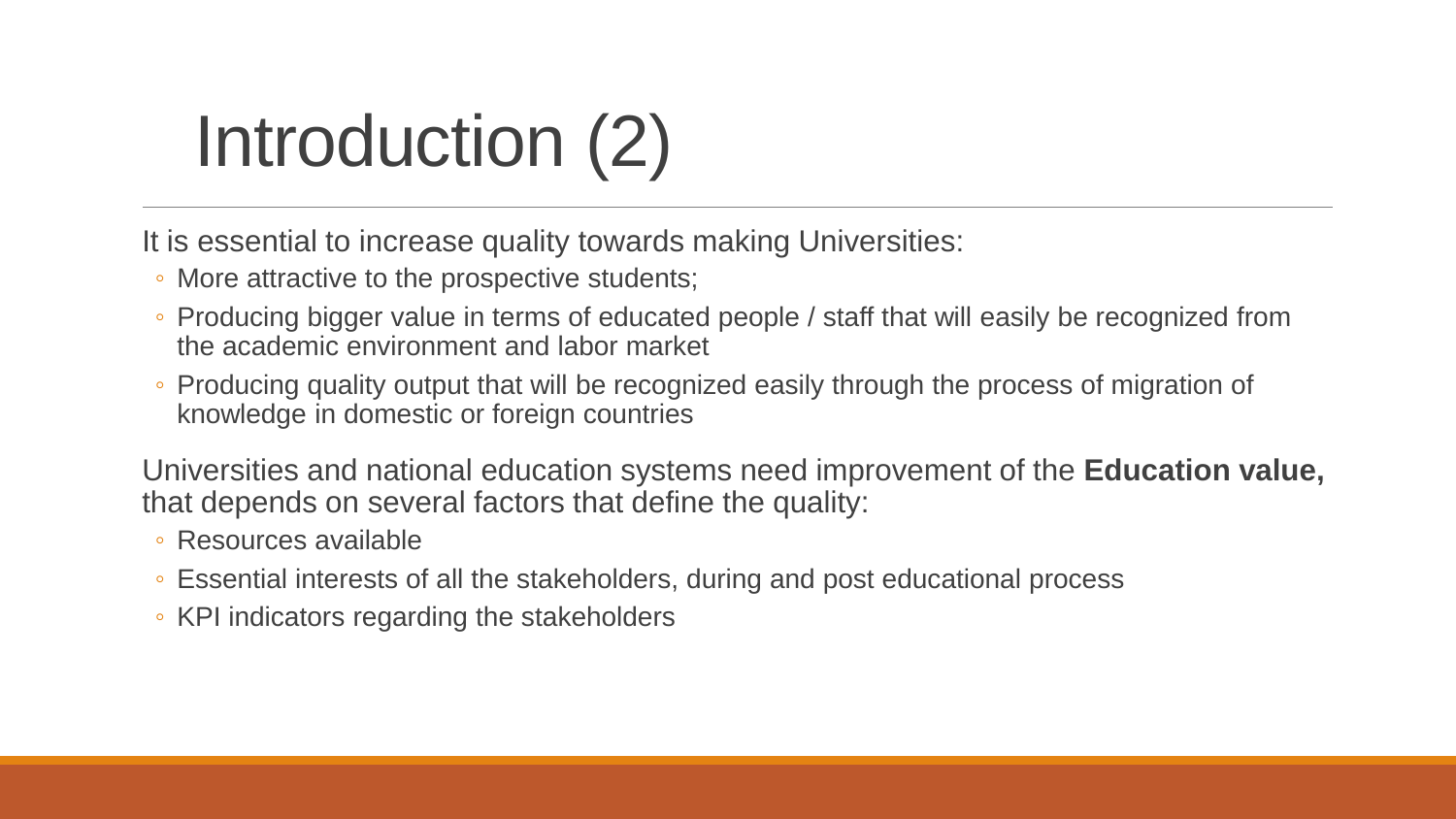### What we deliver in higher education?

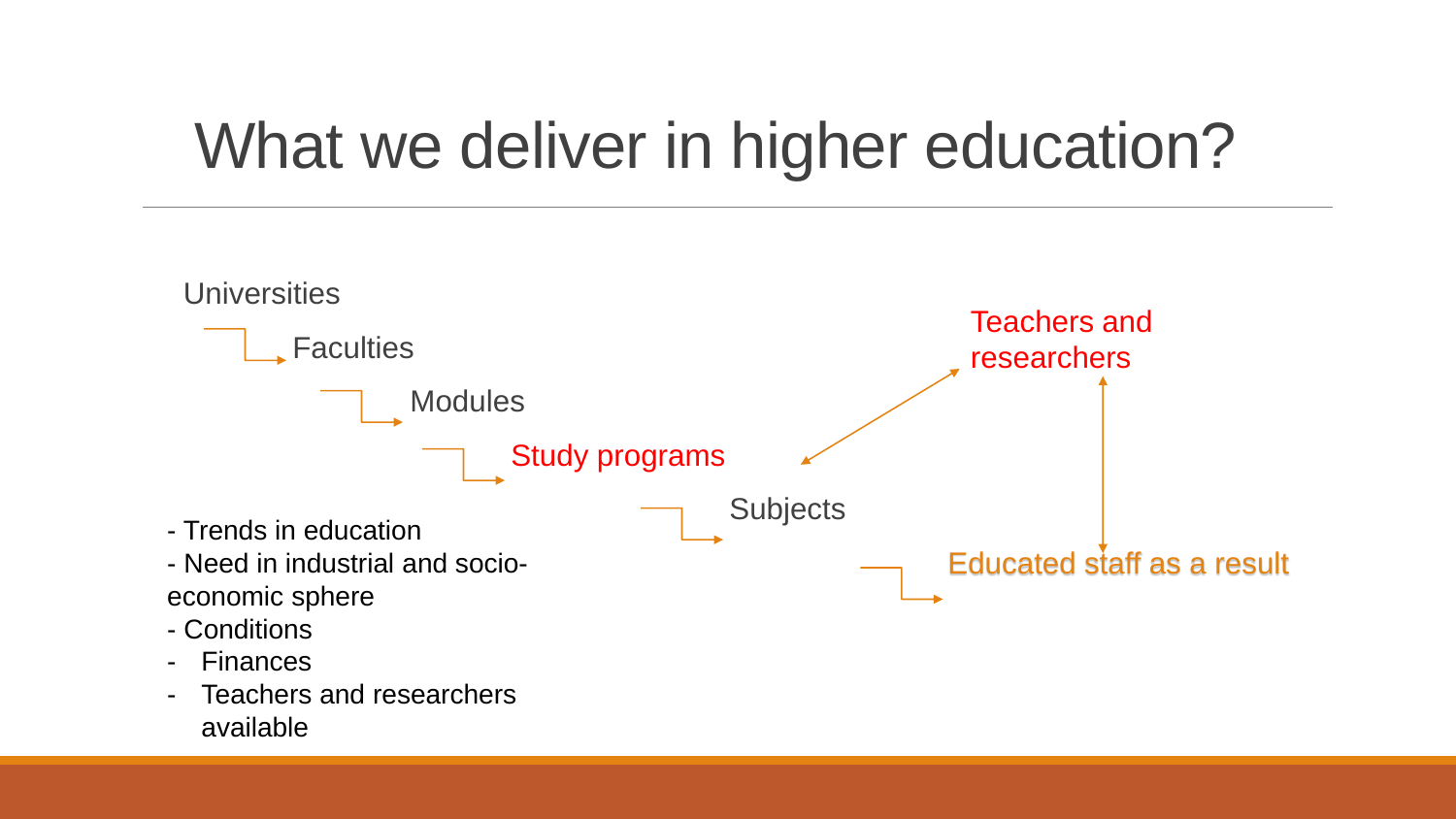## Learning outcomes

European Union: *Learning Outcomes are defined as statements of what a learner is expected to know, understand and/or be able to do at the of a period of learning.* 

Accreditation elaborates contains two categories of knowledges, skills and competences:

- **General** skills, knowledges and competences, and
- **Specific** skills, knowledges and competences

LO – one of the key factors that define higher education institution (HEI) quality (related to the students, labor market, management and other stakeholders)

We need stronger specification of LO

We need better compliance between NQF and with the EQF, that will lead to better knowledge recognition in case of knowledge migration

UNESCO WRL – World Reference Level – strong example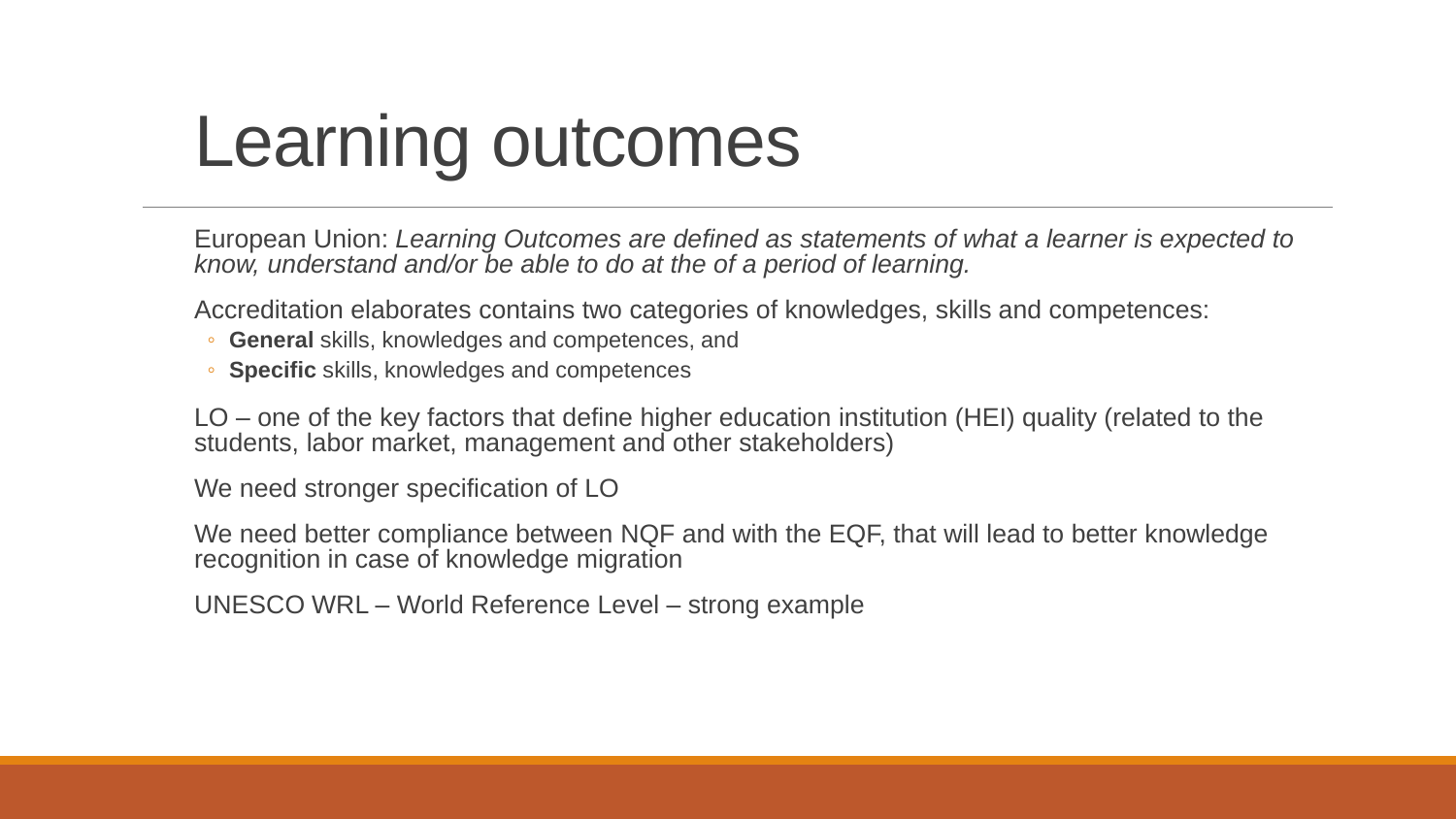#### Learning outcomes and quality assurance

Accreditation organizations confirm that HEIs are responsible for the quality assurance of their study programs

Main accountability in the process of setting and defining the Learning Outcomes are in the hand of HEIs

Accreditation organizations consider the aspect of LO in the external quality assurance procedures towards greater effectiveness of LO assessment as an integral part of student's learning

Challenge: How to build QA management system in HE integrating the aspect of LO assessment, together with the other factors?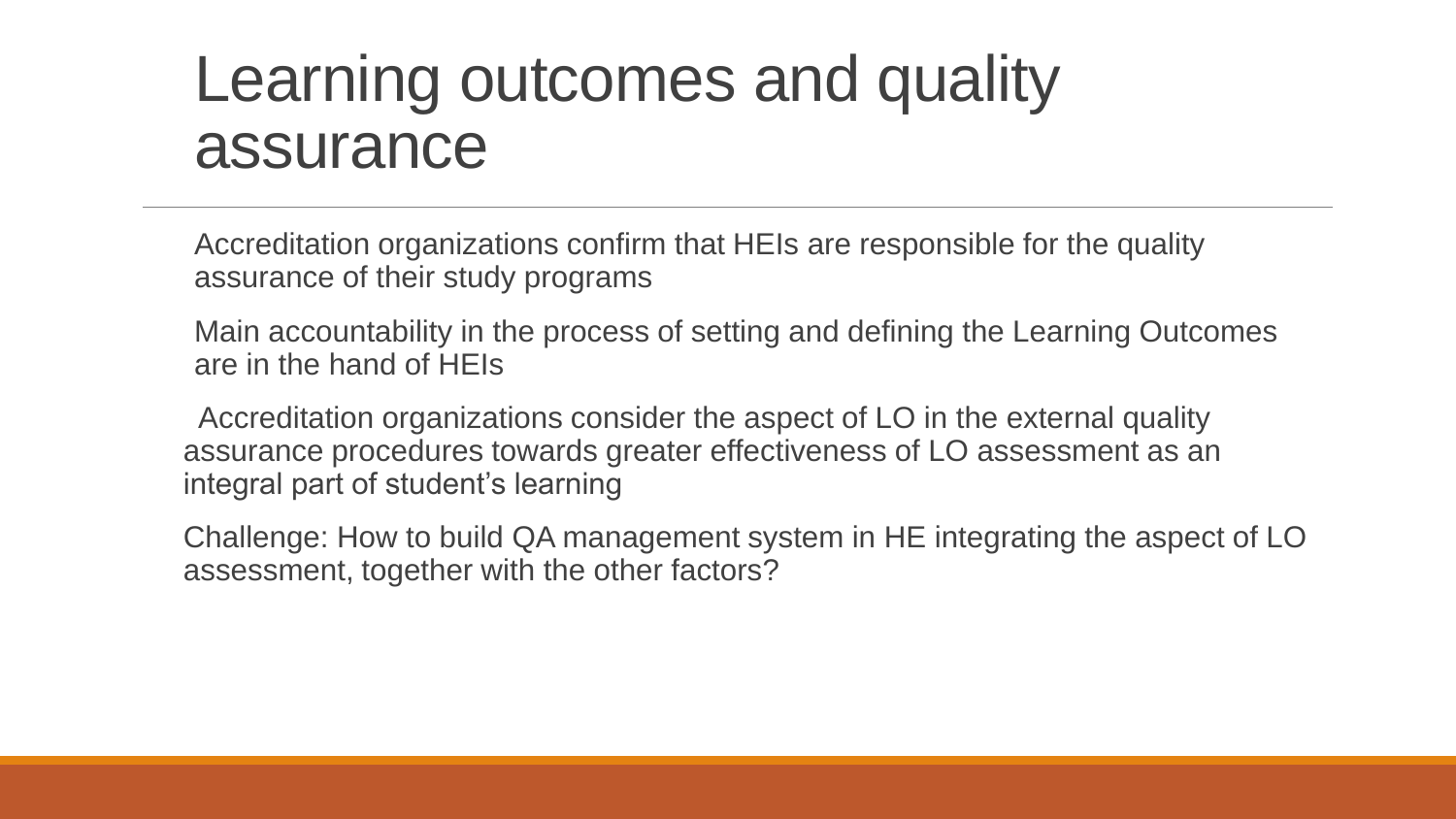# What is Quality in HE?

A lot of different perception, definitions and interests

#### *Quality in HE is multidimensional construct, simultaneously dynamic and contextual, differently perceived from all the different categories of stakeholders in HE.*

Legislative in our country obliges to implementation of quality assurance / control mechanism in the Universities across the country and promotes it as one of the key responsibilities of HEIs.

EU legislative  $-$  "Quality assurance involves the systematic review of educational provision to maintain and improve its quality, equity and efficiency. It encompasses school self-evaluation, external evaluation (including inspection), the evaluation of teachers and school leaders, and student assessments. "

What we need is unified and integral approach in QA!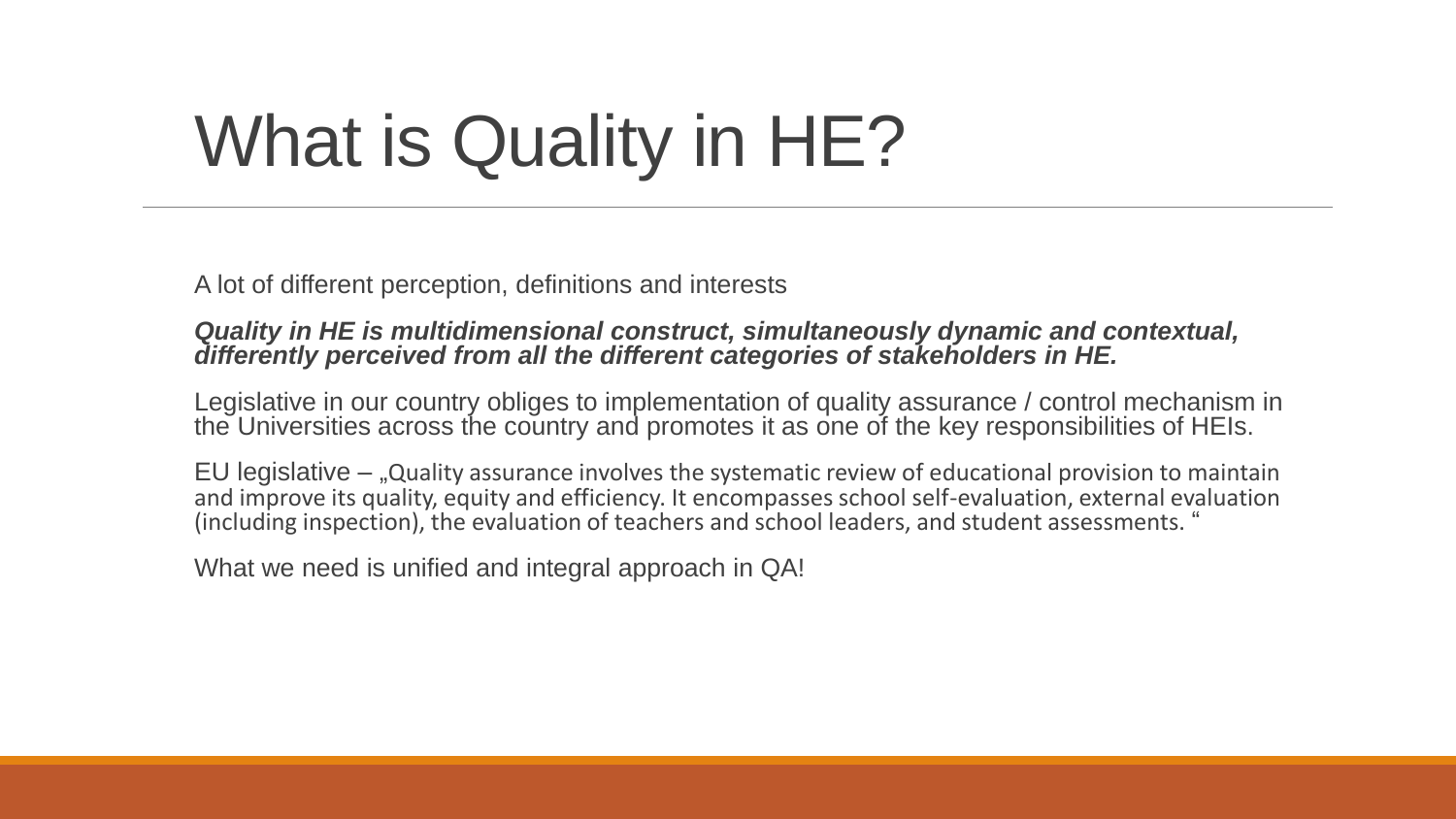## New model for QA

Transition quality  $\rightarrow$  quantity  $\rightarrow$  enables easier mathematical manipulations with the data – new perception in quality control

It will follow all the QA standards and propositions:

- Integrating policies and procedures for QA
- Monitoring and periodical (or when prompted) control will be possible, regarding the study programs
- Students rating and assessment will be included
- Assessment and quality assurance towards teaching staff and researchers
- Using ICT
- Transparent and publicly available data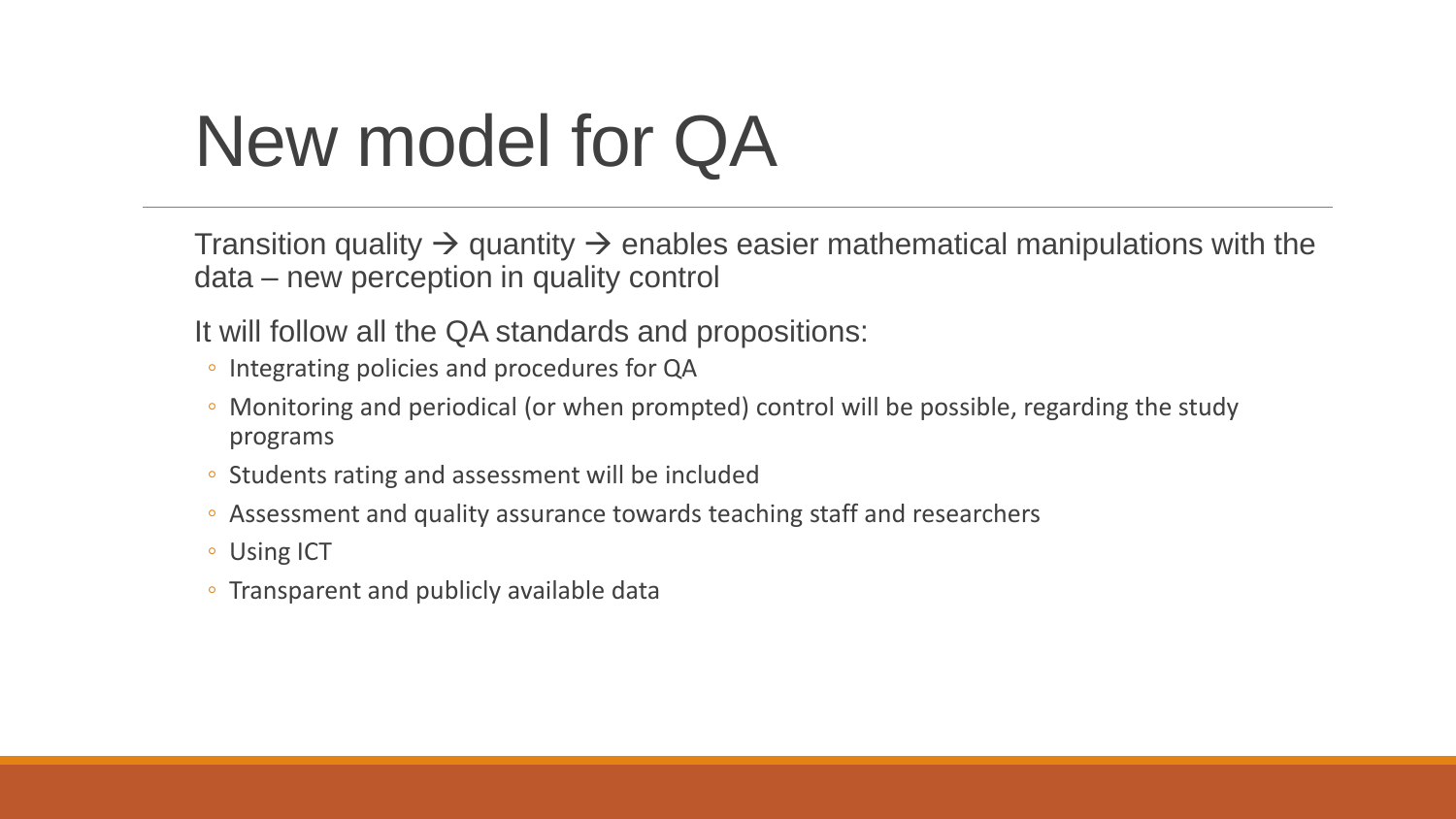## Methods and resources

Operational research – mathematical discipline dealing with the problem of finding the optimal (or close to the optimal) solutions of complex problems, using mathematical modeling, statistics and mathematical programming (optimization)

The new proposed model will be based on:

- DEA Data Envelopment Analysis (Frontier Analysis)
- AHP Analytic Hierarchy Process (MCDM)
- AHP + DEA because we are interested in both:
	- Efficiency, and
	- User preferences

Data from Goce Delcev University will be used, but the model will be **strongly scalable**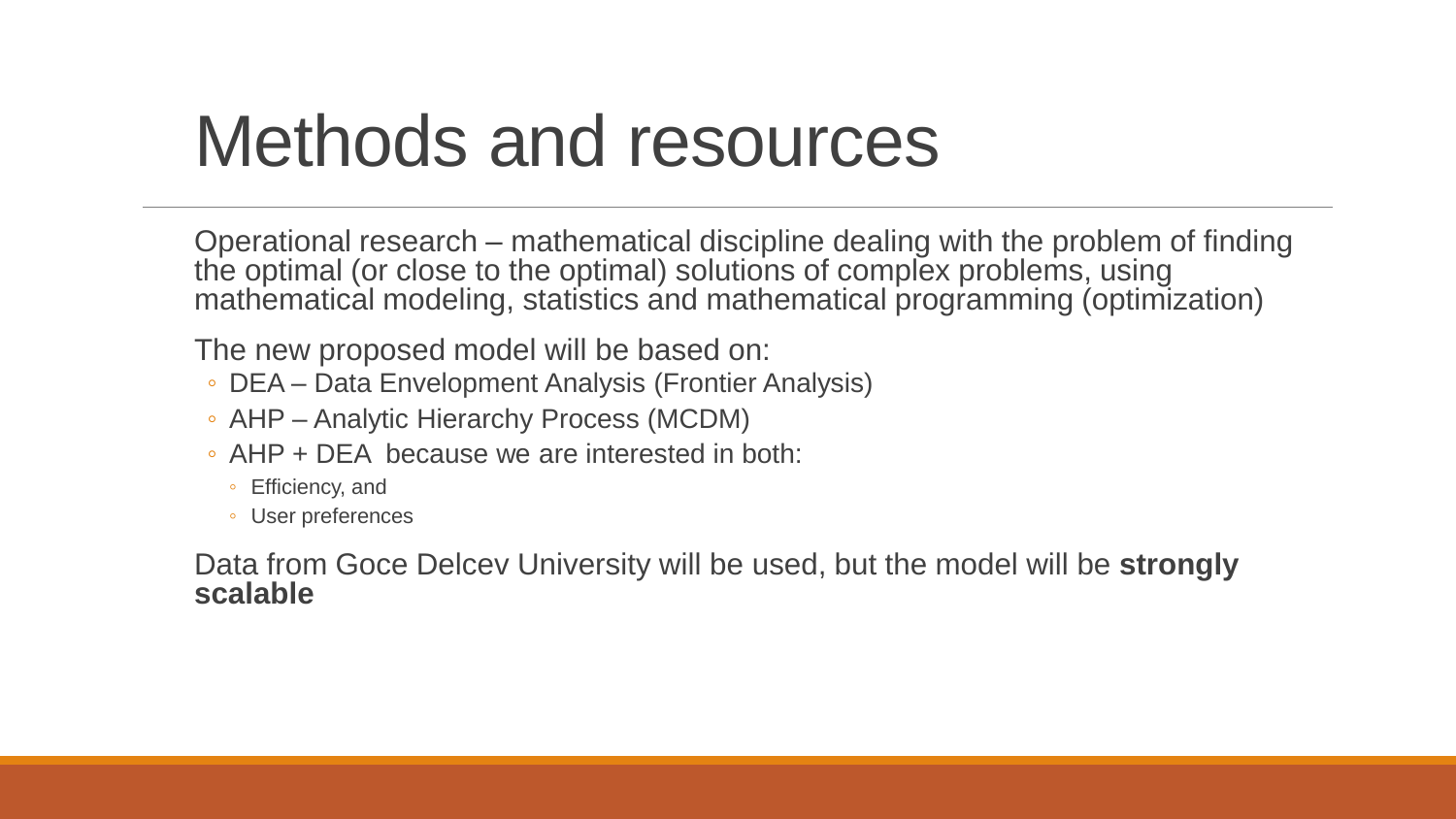## Data Envelopment Analysis

Frontier analysis with broad and specific use in service sector

Application is possible in situations when something is produced (knowledge in our case)

#### *DEA estimates the maximum potential output for a given set of inputs*

As a result, DEA produces technical efficiency of the subject being measured, calculating weighted output/input ratio

Model is strictly depended on the user's perspective

Integrates parameters from different nature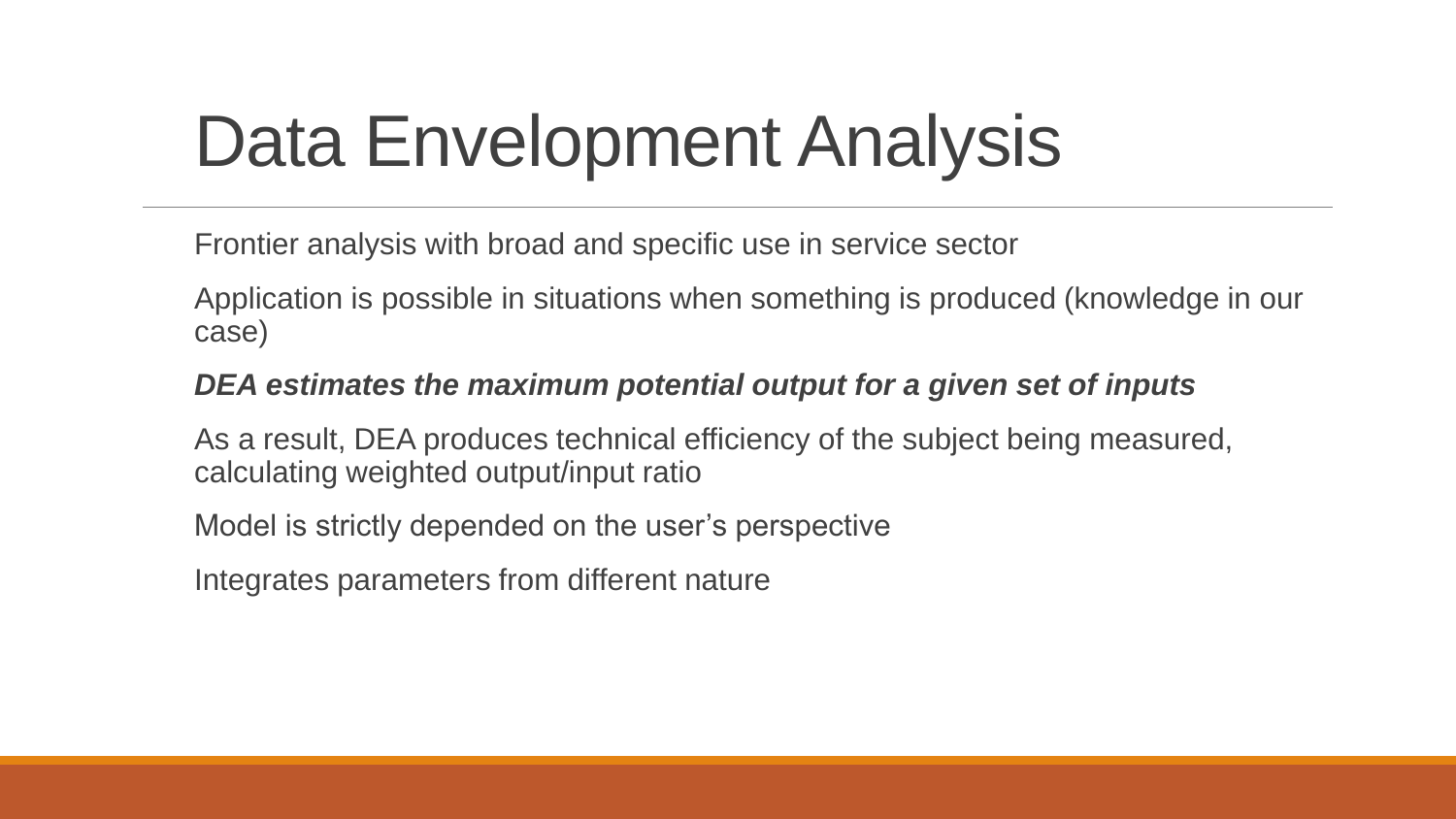# Analytic Hierarchy Process

Structured space technique for organizing and analysis of problems where complex decisions are need to be taken

MCDM (Multi Criteria Decision Making) technique for making choice of preferences, based on the criteria available.

Determines the importance of the criteria (bias is strongly excluded)

Important in sectors when group decisions are to be taken into account

Objectivity increased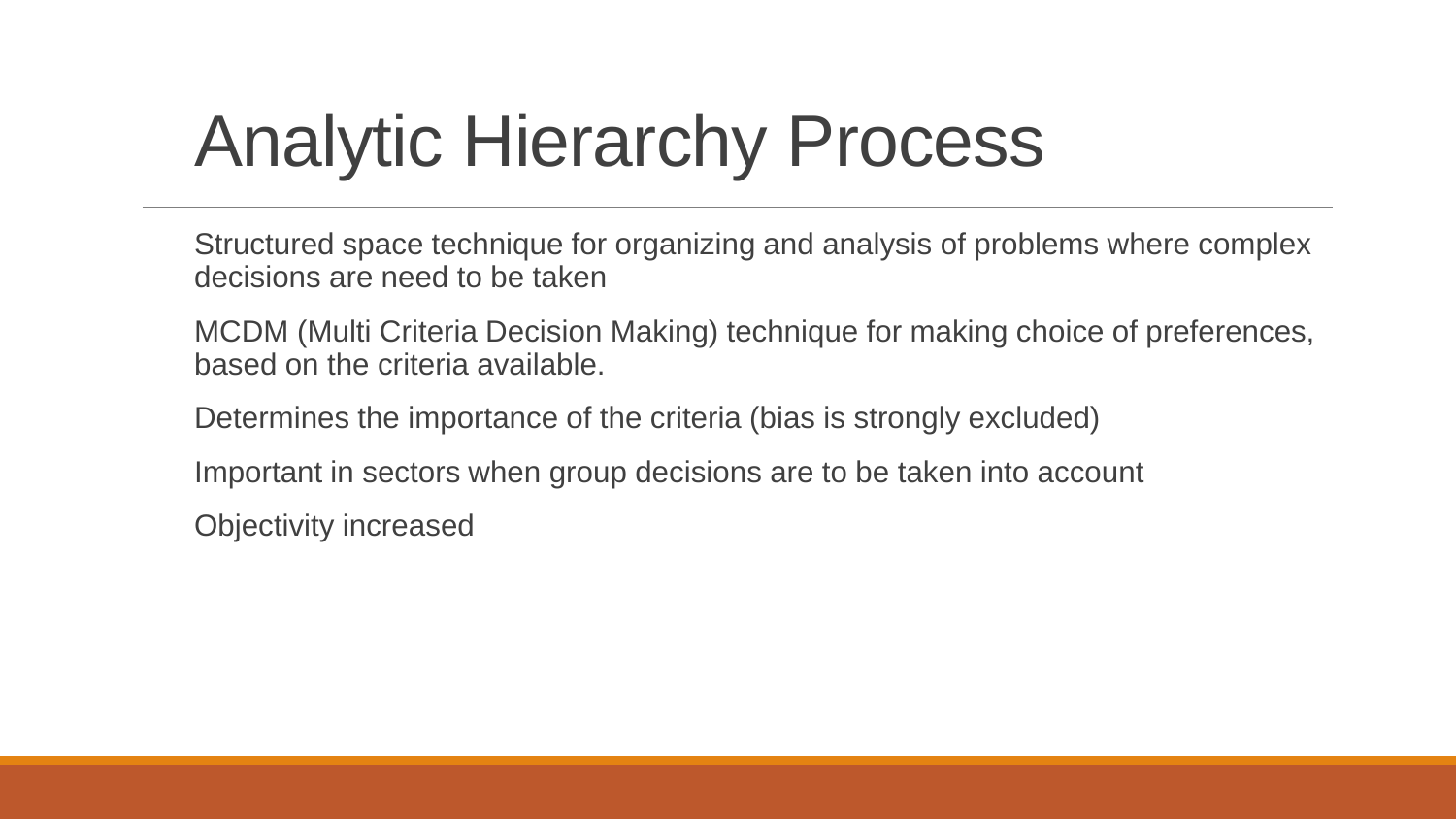# Why AHP and DEA?

**Two** bearing components of the HE system will be measured through the new system:

- **-** Study programs, and
- **-** Teachers/researchers (teaching staff)

**AHP –** for determination of the relative weight/importance of the criteria and sub criteria when assessing the quality of the study programs and teachers

**DEA –** for determination of the efficient and low-efficient parts of the HE system, regarding the study programs and the teachers/researchers.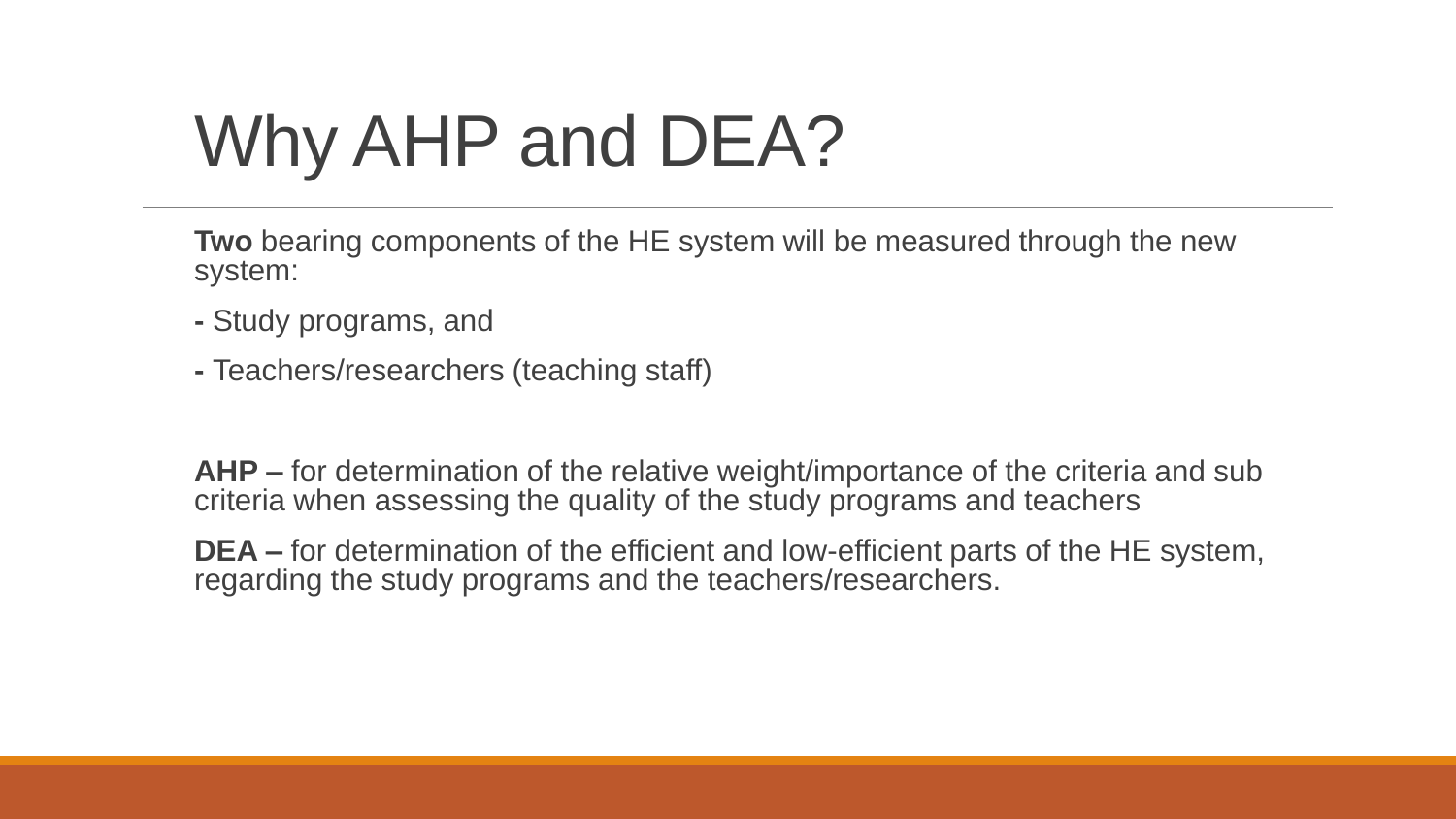#### Example of parameters defining the quality of HE process

|                  | Параметри кои го дефинираат квалитетот на образовниот процес    |
|------------------|-----------------------------------------------------------------|
|                  | Број на вработени наставници (академски кадар)                  |
|                  | Број на вработени - неакадемски кадар                           |
|                  | Материјални трошоци                                             |
|                  | Останати оперативни трошоци                                     |
| Број на студенти |                                                                 |
|                  | Финансирање по студент                                          |
|                  | Трошоци по студент (материјална компонента)                     |
| Вкупен приход    |                                                                 |
| Вкупен расход    |                                                                 |
|                  | Број на научни проекти, публикации, конференции и други форми   |
|                  | на научна работа (во генерална смисла)                          |
|                  | Запишување, drop-out и отпишување на студенти (во генерална     |
| смисла)          |                                                                 |
|                  | Временска компонента на студии                                  |
|                  | Постигнат успех (студенти)                                      |
|                  | Форми на евалуација / оценување за наставен кадар               |
|                  | Форми на евалуација / оценување за студенти                     |
|                  | Форми на евалуација / оценување за претставници од пазар на     |
| труд             |                                                                 |
|                  | Висина на добиени средства за научни проекти (во генерална      |
| смисла)          |                                                                 |
|                  | Проодност (во генерална смисла)                                 |
|                  | Вкупен број на дипломирани студенти (од сите циклуси на студии, |
|                  | во генерална смисла)                                            |

**Други или претходните, суштински разделени** 

| Параметри кои го дефинираат квалитетот на наставникот             |
|-------------------------------------------------------------------|
| Квалитет на презентација на наставен материјал                    |
| Методолошки и систематски пристап                                 |
| Темпо на предавања                                                |
| Претходна подготовка                                              |
| Комуникација со студенти (прогрес, охрабрување, интерактивност) / |
| редовност / професионализам                                       |
| Плата / хонорар                                                   |
| Број на студенти кои го избираат неговиот предмет                 |
| Број на студенти кои го полагаат испитот                          |
| Просечна оценка                                                   |
| Број на објавени научни трудови                                   |
| Број на цитирања                                                  |

**Останати параметри...**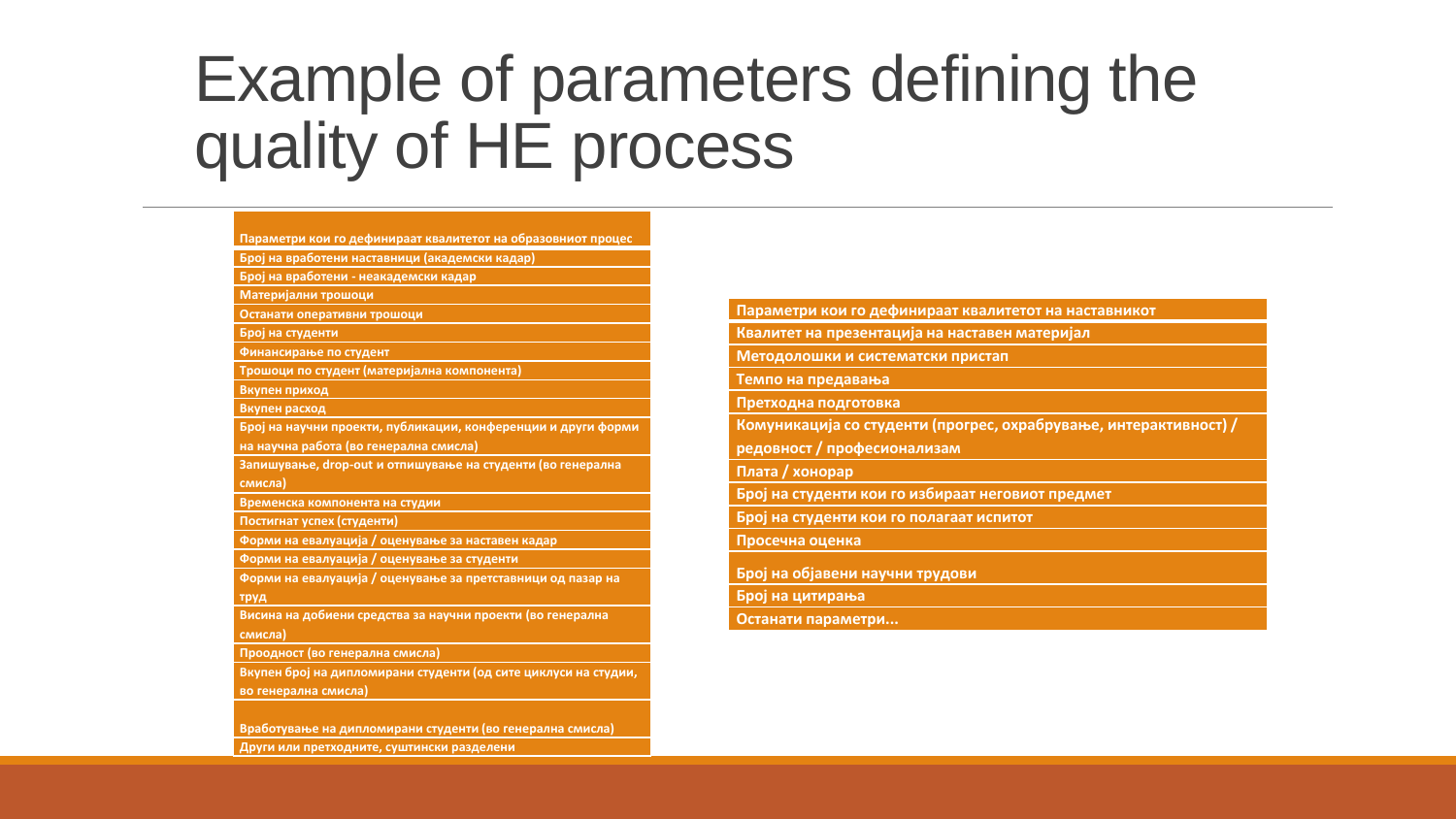### Model scheme

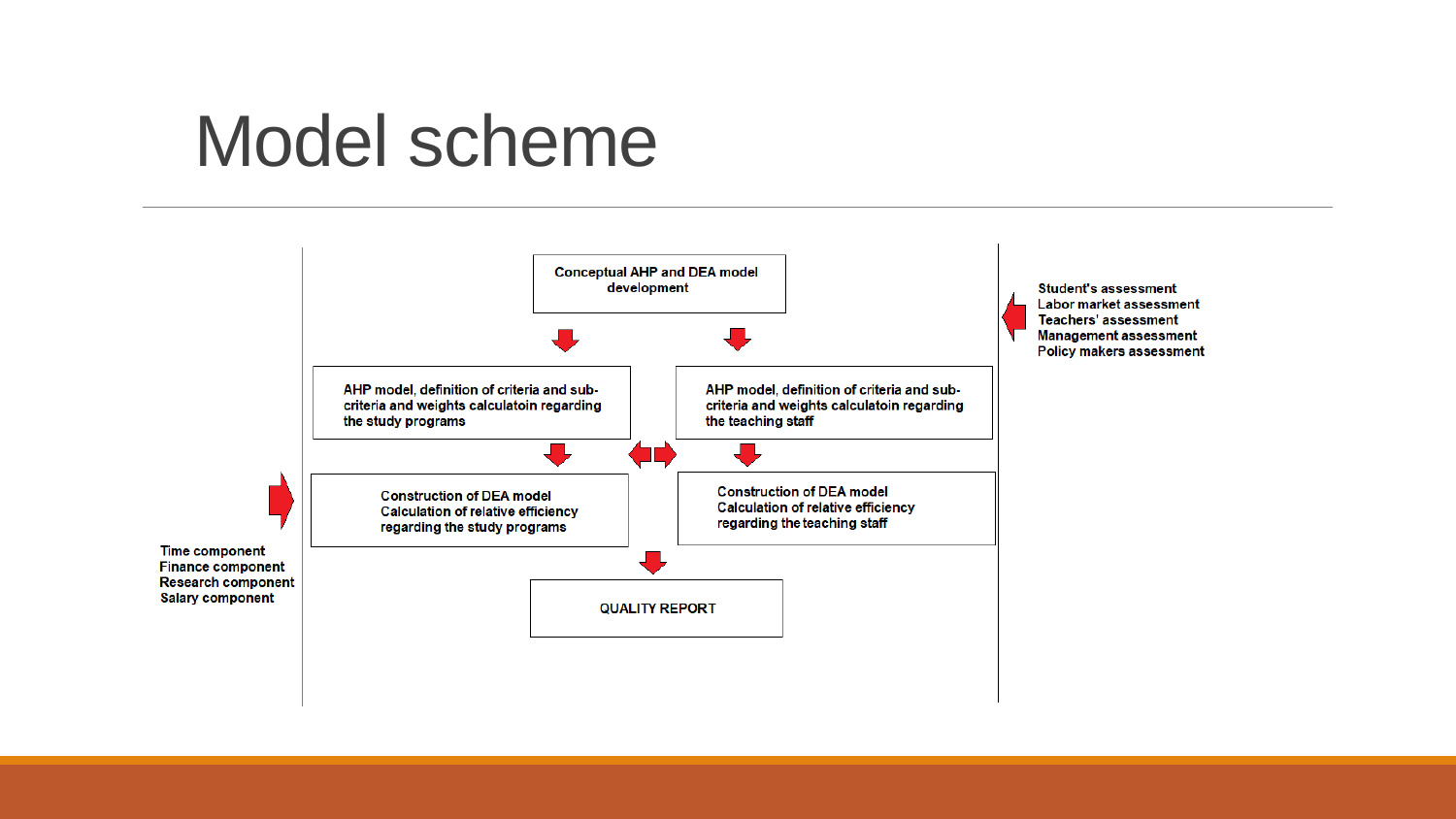## Benefits of the model

- Will detect efficient parts of the system (high quality)
- Will detect inefficient parts of the system (not so high quality)
- Will detect inter-relations between the high quality parts and others
- Will propose measures and steps to be taken in order to improve the overall quality